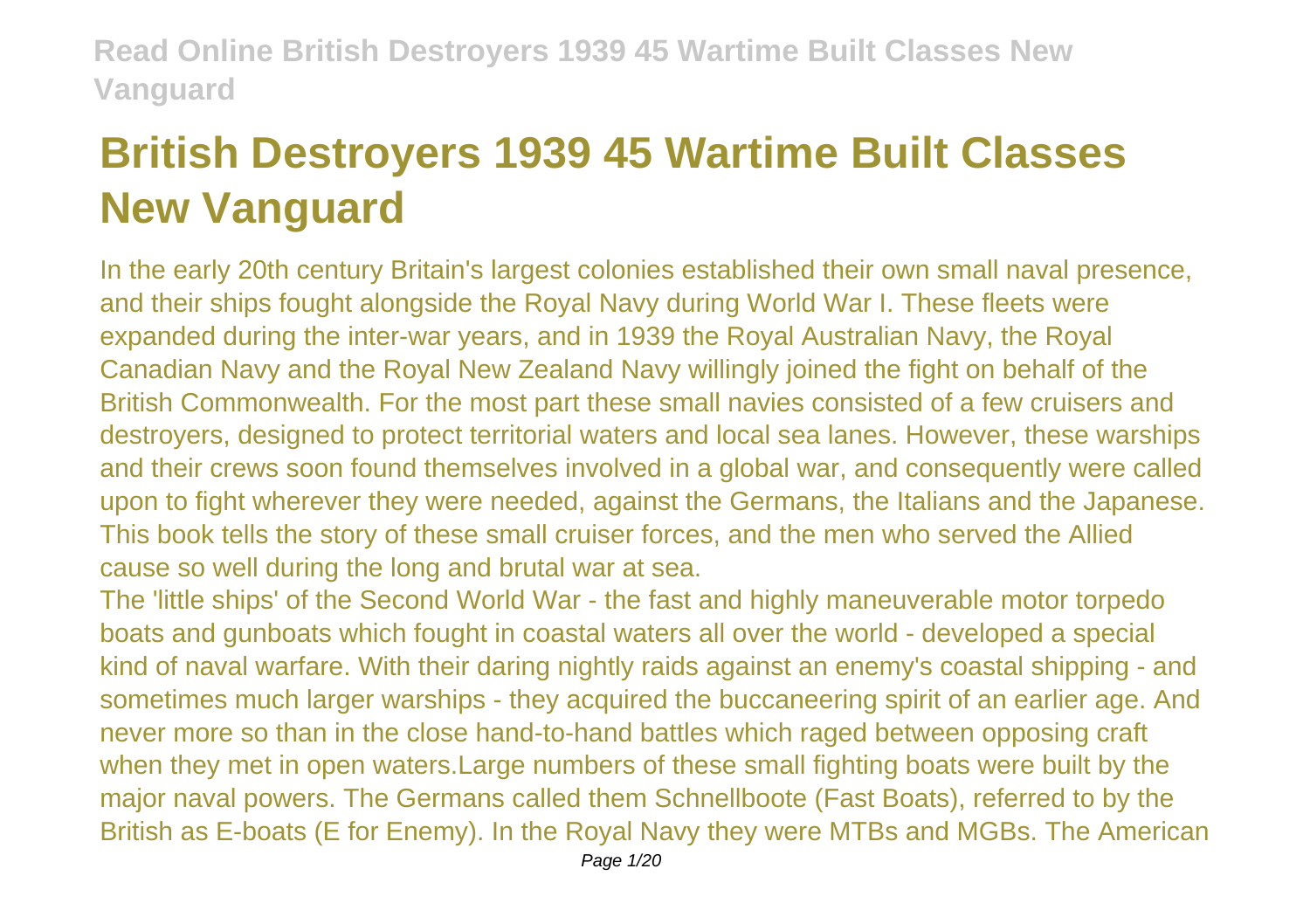equivalent were PT boats (for Patrol Torpedo). They fought in the narrow waters of the English Channel and the stormy North Sea, in the Mediterranean off the coasts of North Africa and Italy and among the islands of the Aegean, across the Pacific from Pearl Harbour to Leyte Gulf, in Hong Kong and Singapore, and off Burma's Arakan coast.Bryan Cooper's book traces the history and development of these craft from their first limited use in the First World War and the fast motor boats designed in the 1930s for wealthy private clients and water speed record attempts. With account of the battles which took place during the Second World War, when the vital importance of coastal waters came to be recognized, he captures the drama of this highly individual form of combat. And not least the sea itself which was the common enemy of all who crewed these frail craft.

The Imperial Japanese Navy was a pioneer in naval aviation, having commissioned the world's first built-from-the-keel-up carrier, the Hosho. Throughout the 1920s and 1930s, it experimented with its carriers, perfecting their design and construction. As a result, by the time Japan entered World War II and attacked the United States at Pearl Harbor in 1941, it possessed a fantastically effective naval aviation force. This book covers the design, development and operation of IJN aircraft carriers built prior to and during World War II. Pearl Harbor, Midway and the first carrier vs carrier battle, the battle of the Coral Sea, are all discussed.

Commander Krause escorts a beleaguered convoy across the icy North Atlantic in the most critical days of WW II. Exhausted beyond measure, he must make continuous and critical decisions as he leads his small fighting force against the frightfully competent and relentless Uboats. A superlative study of grace under pressure amidst the technical challenge of anti-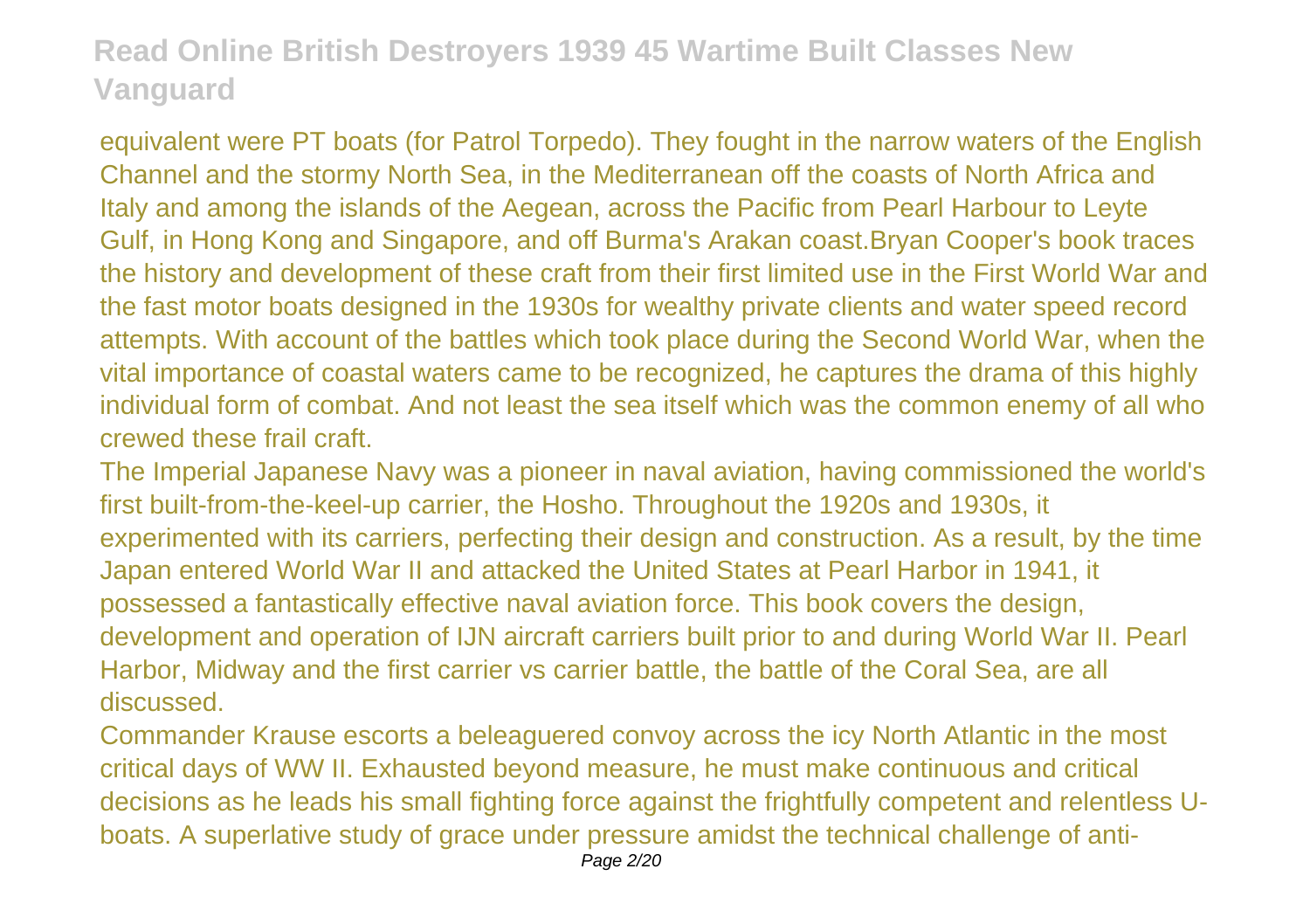#### submarine warfare.

The warships of the World War II era German Navy are among the most popular subject in naval history with an almost uncountable number of books devoted to them. However, for a concise but authoritative summary of the design history and careers of the major surface ships it is difficult to beat a series of six volumes written by Gerhard Koop and illustrated by Klaus-Peter Schmolke. Each contains an account of the development of a particular class, a detailed description of the ships, with full technical details, and an outline of their service, heavily illustrated with plans, battle maps and a substantial collection of photographs. These have been out of print for ten years or more and are now much sought after by enthusiasts and collectors, so this new modestly priced reprint of the series will be widely welcomed.All the 40 or so German destroyers that saw service during the war are detailed in this book, including captures ships. Chapters range from their design and development, armament and machinery, to appearance differences, camouflage schemes and modifications. It also covers their careers and the many actions they fought, all illustrated with plans, technical drawings, maps, and a comprehensive gallery of photographs.

British Destroyers 1939–45Wartime-built classesBloomsbury Publishing

The submarine was the invisible but formidable weapon of the Royal Navy during World War II. This book examines the three major classes – 'S', 'T' and 'U' – detailing their design, development and modification. The major submarine engagements of the war are recounted, including the Norwegian campaign, the battle of Malta in March 1942, Operation Pedestal, and many other engagements in all theatres between the British subs, German U-Boats and Japanese subs. Using many previously unpublished sources and his own extensive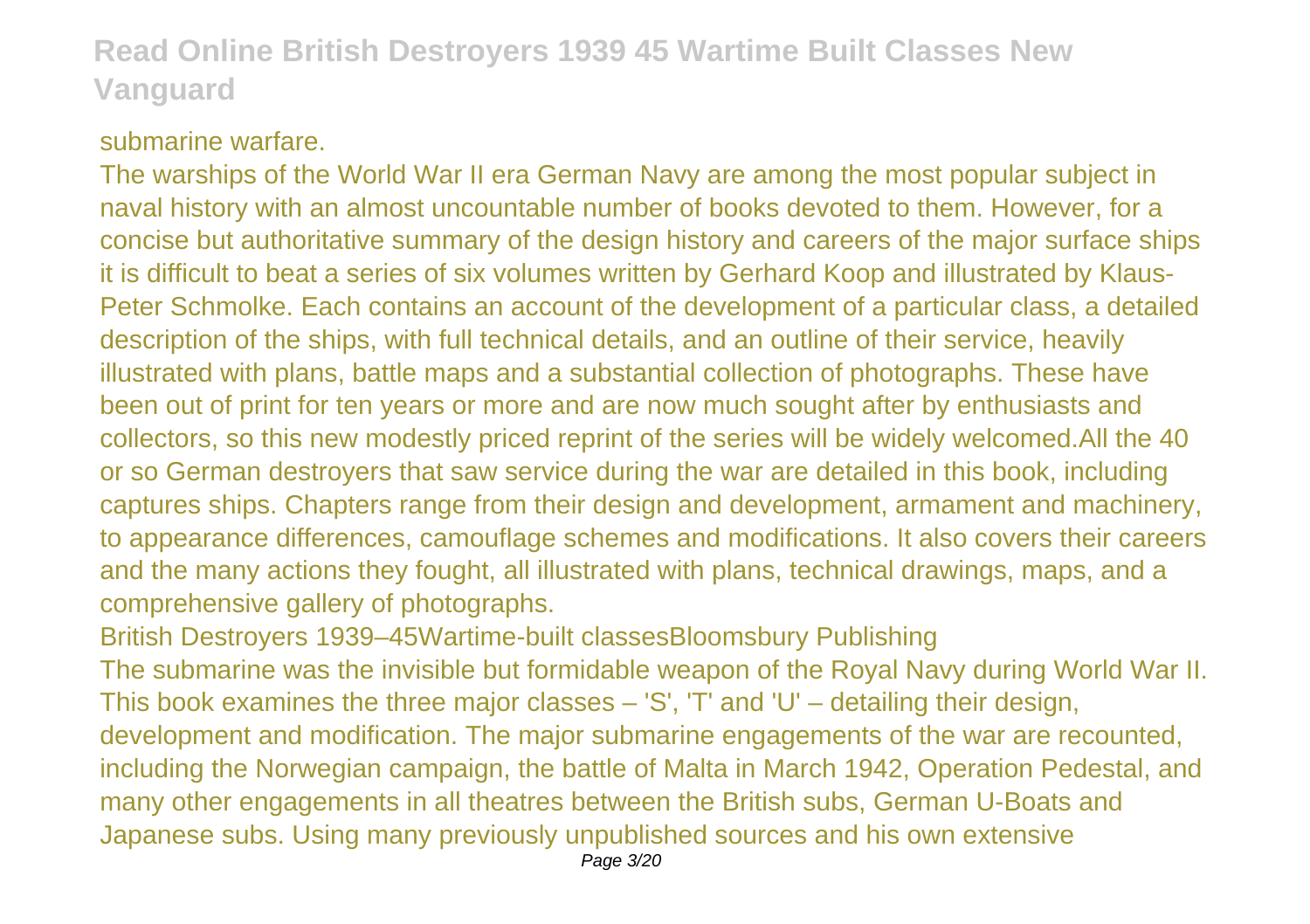underwater explorations, Innes McCartney gives a highly detailed account of the British submarine.

With war against Germany looming, Britain pushed forward its carrier program in the late 1930s. In 1938, the Royal Navy launched the HMS Ark Royal, its firstever purpose-built aircraft carrier. This was quickly followed by others, including the highly-successful Illustrious class. Smaller and tougher than their American cousins, the British carriers were designed to fight in the tight confines of the North Sea and the Mediterranean. Over the next six years, these carriers battled the Axis powers in every theatre, attacking Italian naval bases, hunting the Bismark, and even joining the fight in the Pacific. This book tells the story of the small, but resilient, carriers and the crucial role they played in the British war effort.

After the end of World War I, the German Navy came up with the concept of the Panzerschiffe, or Pocket Battleship, as a method of circumventing treaty limitations on the size and types of ship Germany was permitted to build. New, more modern production methods, where welded construction prevailed over the older riveting process, were combined with the development of modern engines capable of fast speeds and a very powerful armament, far superior to that on any enemy Cruisers. This book covers these three sister ships, the 'Deutschland', the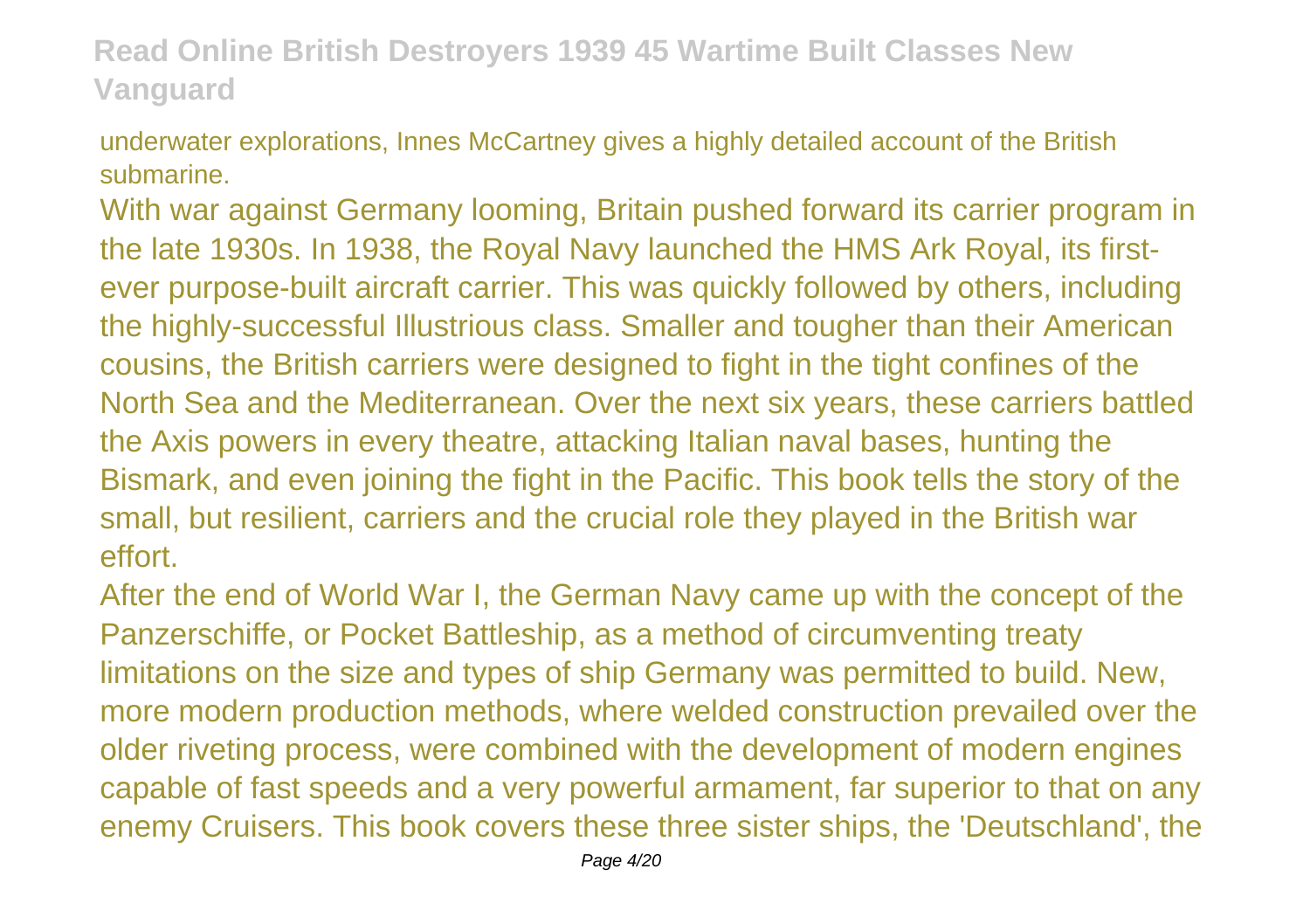'Admiral Graf Spee' and the 'Admiral Scheer', which formed the core of the Kriegsmarine's fighting power at the start of World War II.

A guide through the many publications on 20th-century British history, this reference contains over 27,000 entries arranged by theme, with introductions to each chapter.

Four pipes and flush decks – these ships were a distinctively American destroyer design. Devised immediately prior to and during the United States' involvement in World War I they dominated the US Navy's destroyer forces all the way through to World War II. They were deployed on North Atlantic and Norwegian Sea convoys, and virtually everywhere in the Pacific, from Alaska to Australia. Fifty were given to Great Britain in its hour of need in 1940, and many would serve in other navies, fighting under the Soviet, Canadian, Norwegian, and even the Imperial Japanese flags. They also served in a variety of roles becoming seaplane tenders, high-speed transports, minesweepers and minelayers. One was even used as a self-propelled mine during Operation Chariot, destroying the dry dock at St. Nazaire. Fully illustrated throughout with commissioned artwork and contemporary photographs, this volume reveals the operational history of these US Navy ships that fought with distinction in both World Wars. Initially designed as a high-speed mail aeroplane and airliner, the Do 17 first Page 5/20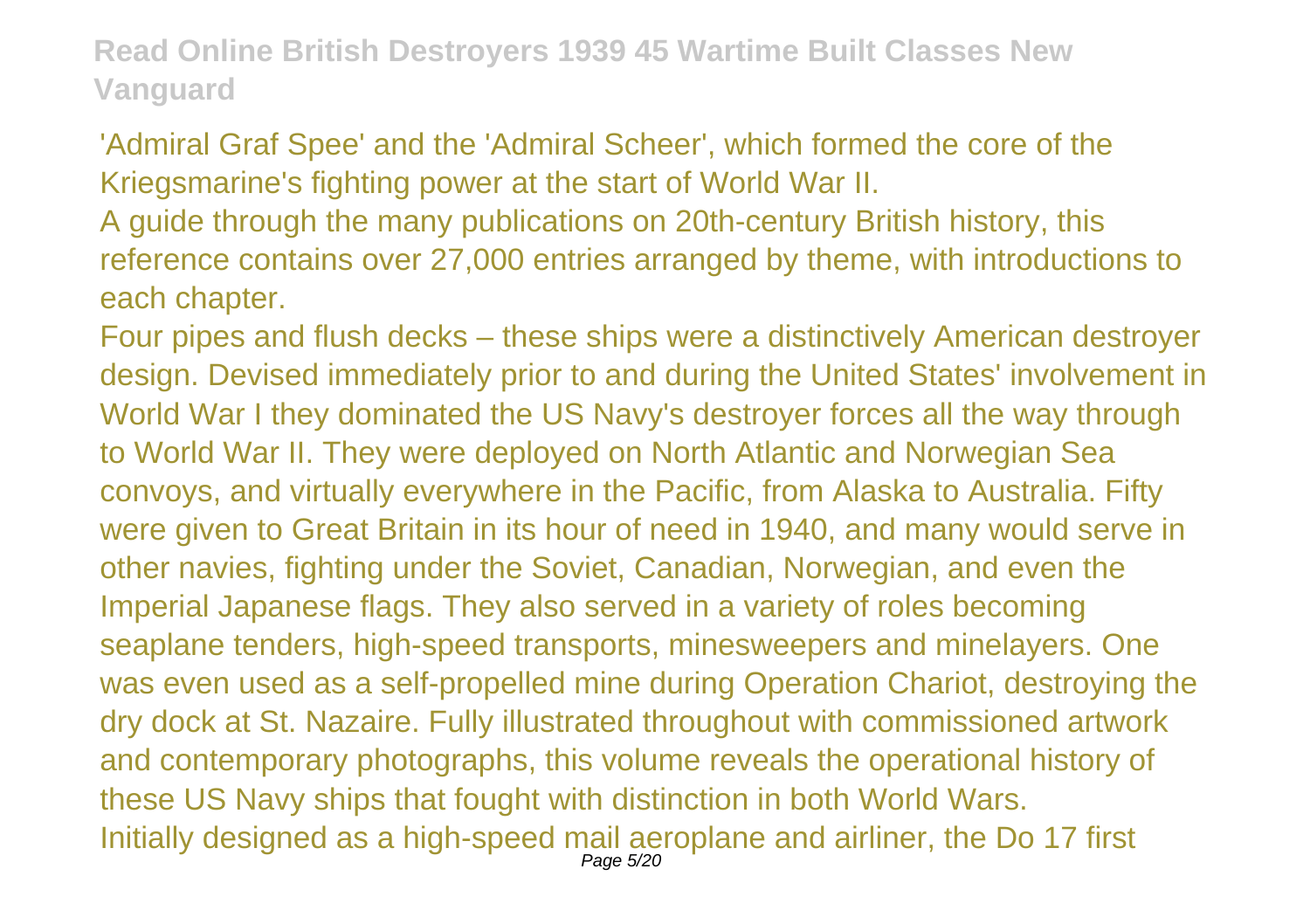made an appearance as a military aircraft in the Spanish Civil War, both as a bomber and in reconnaissance roles. In the early stages of World War II, it, together with the Heinkel He 111, formed the backbone of the German bomber arm over Poland, France, Belgium and the Low Countries, and saw action in almost every major campaign in this period. However, by the start of the Battle of Britain, the Do 17's limited range and small bomb load meant that it was ripe for replacement by the Ju 88. Though it performed well at lower altitudes, the model suffered heavy losses during raids, particularly during the Blitz and were increasingly phased out. This fully illustrated study uses detailed full-colour artwork and authoritative text from an expert author to tell the full operation story of one of Nazi Germany's best light bombers from the early years of World War II. From the year 1066 the English Channel has provided Great Britain with a natural defensive barrier, but never more than in the early days of World War Two. This book relates how the Royal Navy defended that vital seaway throughout the war. From the early days of the Dover Patrols, through the traumas of the Dunkirk evacuation, the battles of the Channel convoys; the war against the E-boats and U-boats; the tragic raids at Dieppe and St Nazaire; the escape of the German battle-fleet; coastal convoys; the Normandy landings and the final liberation of the Channel Islands. Many wartime photographs, charts and Page 6/20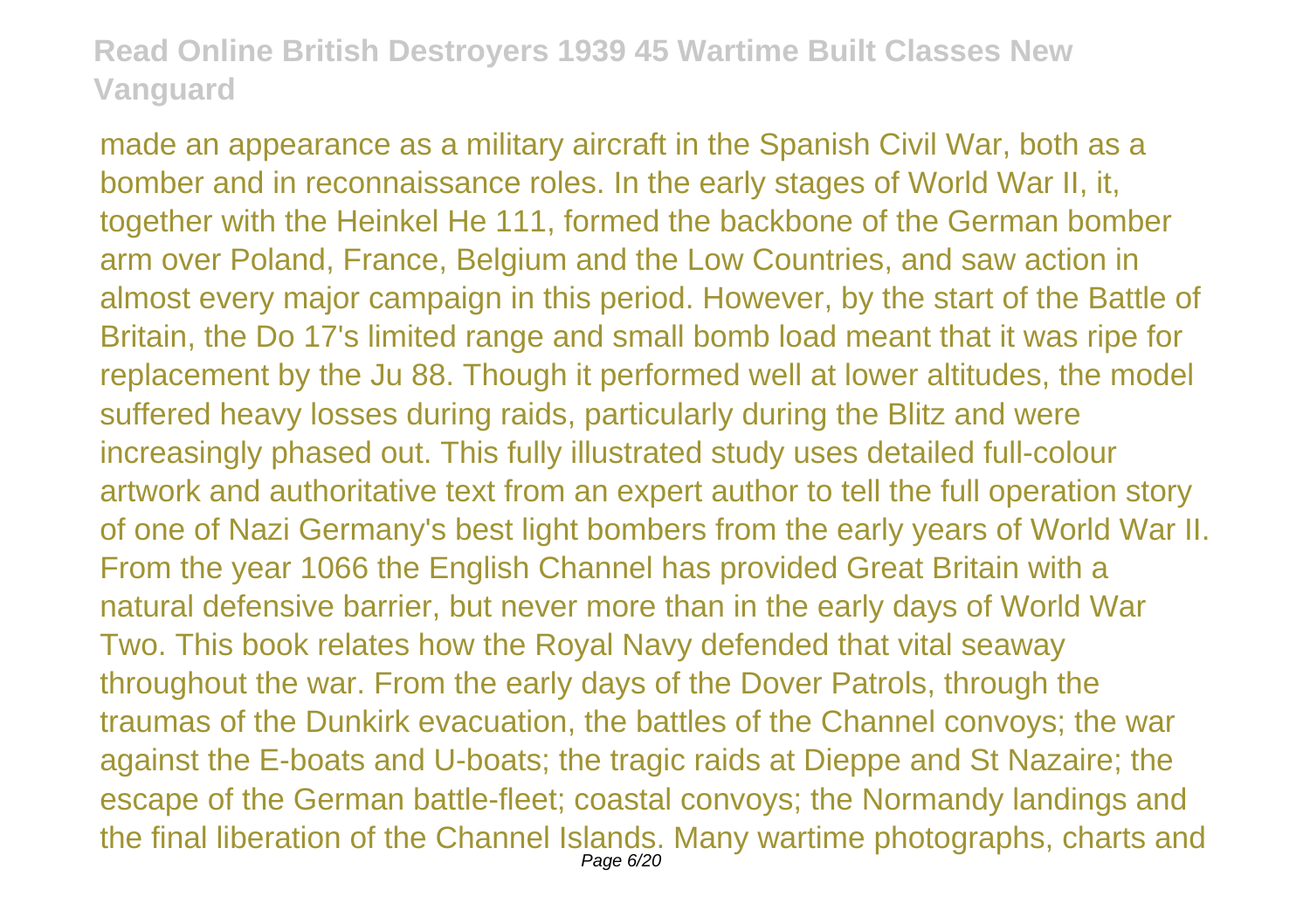tables add to this superb account of this bitterly contested narrow sea. Includes numerous maps and illustrations. This monograph provides first-hand accounts of Destroyer Squadron 18 during this critical battle upon which so much of the success of our campaign in Europe would depend. Their experience at Omaha Beach can be looked upon as typical of most U.S. warships engaged at Normandy. On the other hand, from the author's research it appears evident that this destroyer squadron, with their British counterparts, may have had a more pivotal influence on the breakout from the beachhead and the success of the subsequent campaign than was heretofore realized. Its contributions certainly provide a basis for discussion among veterans and research by historians, as well as a solid, professional account of naval action in support of the Normandy landings.

With the outbreak of World War II, Britain's Royal Navy and her fleet of battleships would be at the forefront of her defence. Yet ten of the 12 battleships were already over 20 years old, having served in World War I, and required extensive modifications to allow them to perform a vital service throughout the six long years of conflict. This title offers a comprehensive review of the development of these British battleships from their initial commissioning to their peacetime modifications and wartime service, with detailed descriptions of the effectiveness of the main armament of individual ships. With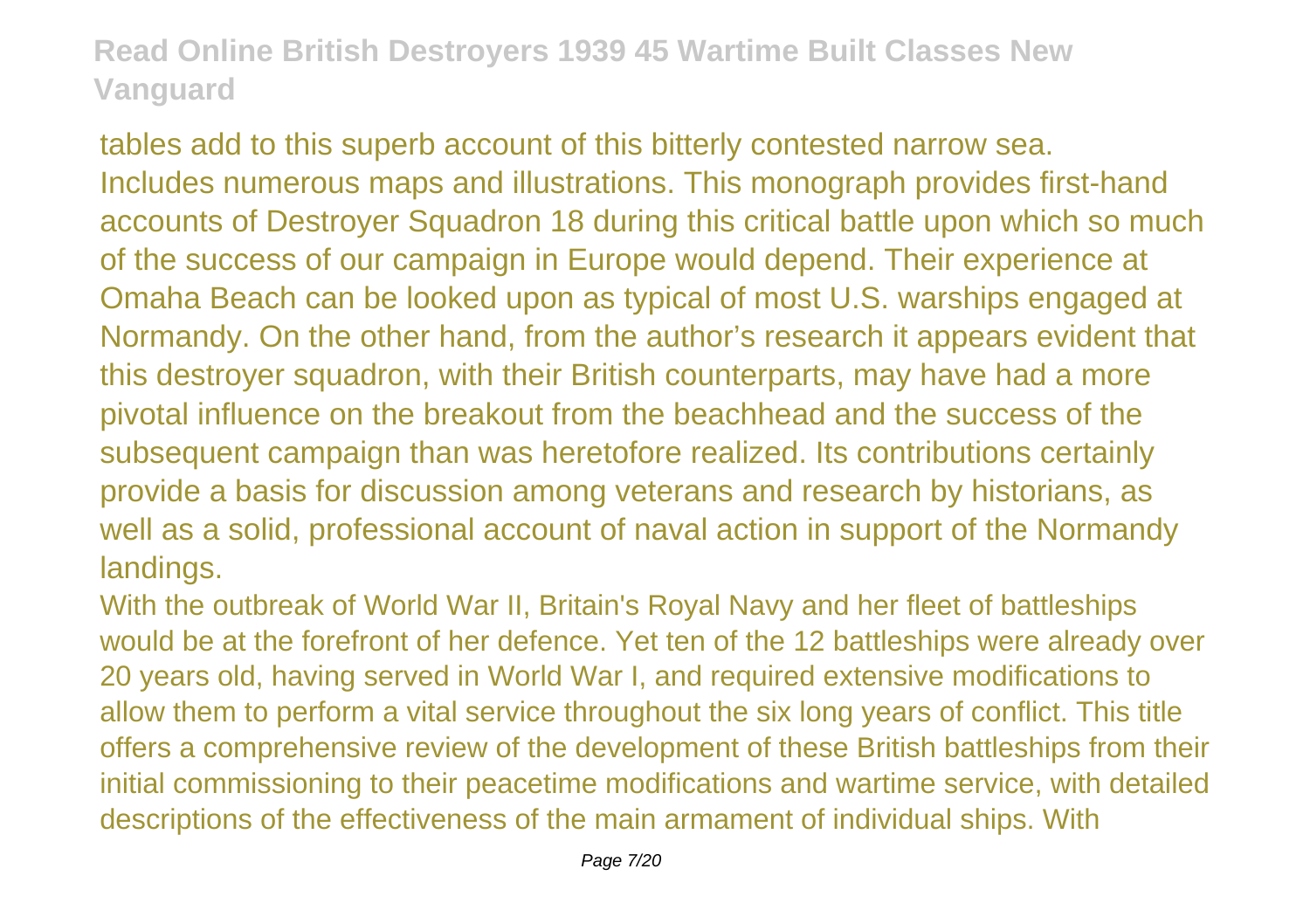specially commissioned artwork and a dramatic re-telling of key battleship conflicts, this book will highlight what it was like on board for the sailors who risked their lives on the high seas.

In the late 19th and early 20th century, a combination of coastal defence for the homeland and fleet defence for the East Indies became the established naval strategy for the Royal Dutch Navy and set the template for the world wars. Battleships were too expensive to build and maintain, so after World War I, there was significant investment in submarine development and construction. A handful of modern light cruisers and a new class of destroyers were also constructed during the interwar years to serve as a small Fleet-in-Being in the East Indies, as well as to support the actions of the navy's submarines. The light cruiser HNLMS De Ruyter and the Java-class light cruisers were the most powerful units of the new fleet whilst the backbone of the destroyer fleet was the Admiralen-class and the Tromp-class of destroyer leaders. Beginning in December 1941, the Dutch Navy played a very active role in the defence of the East Indies against the Japanese during World War II. The Battle of the Java Sea at the end of February 1942 crushed Dutch naval power in the East Indies, sinking the cruisers Java and De Ruyter and killing Admiral Karel Doorman. However, several Dutch surface warships and submarines continued the fight against the Axis powers alongside the Allies until the end of World War II, including a pair of British-built destroyers, Van Galen and Tjerk Hiddes. This beautifully illustrated book from a leading scholar on Dutch military history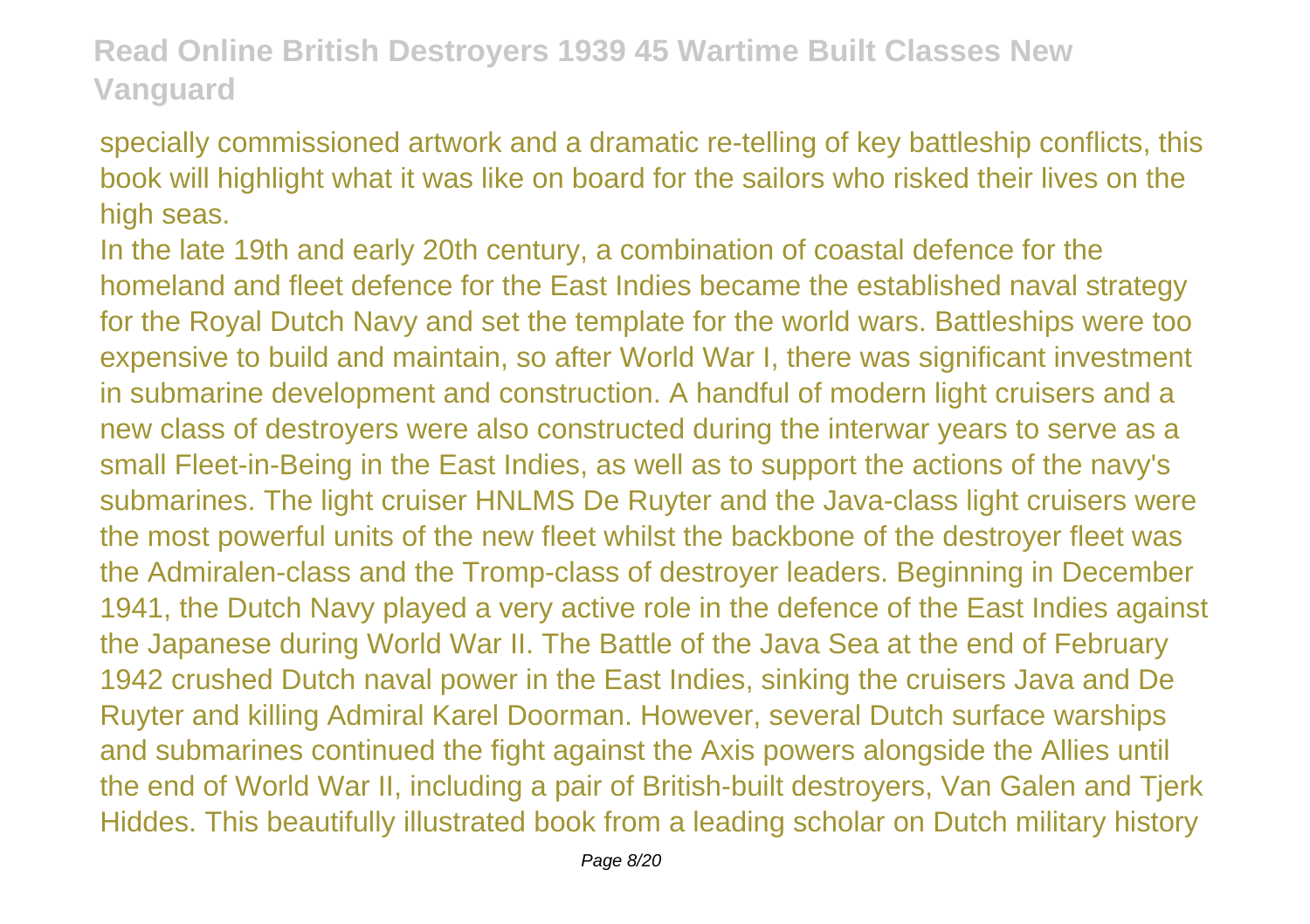provides a comprehensive guide to the Royal Netherlands Navy of the World War II period, complete with detailed cutaways and battleplates of the fleet in action. The opening months of World War II saw Britain's Royal Navy facing a resurgent German navy, the Kriegsmarine. Following the German invasion of Denmark and Norway in early April 1940, British and German destroyers would clash in a series of battles for control of the Norwegian coast. The operational environment was especially challenging, with destroyer crews having to contend with variable weather, narrow coastal tracts and possibility of fog and ship breakdowns. In two engagements at Narvik, the Royal Navy entered the harbour and attacked the loitering German destroyers who had dropped off mountain troops to support the German invasion. The raids were devastating, halving at a stroke the number at Hitler's disposal. Employing specially commissioned artwork and drawing upon a range of sources, this absorbing study traces the evolving technology and tactics employed by the British and German destroyer forces, and assesses the impact of the Narvik clashes on both sides' subsequent development and deployment of destroyers in a range of roles across the world's oceans.

This book recounts the history of the first destroyers of the Royal Navy, which revolutionized the way war was fought at sea with new armaments and a great improvement on earlier designs. Moreover, between 1892, when the first destroyers were laid down, and 1918, destroyers evolved radically from 27-knot, 250-ton ships into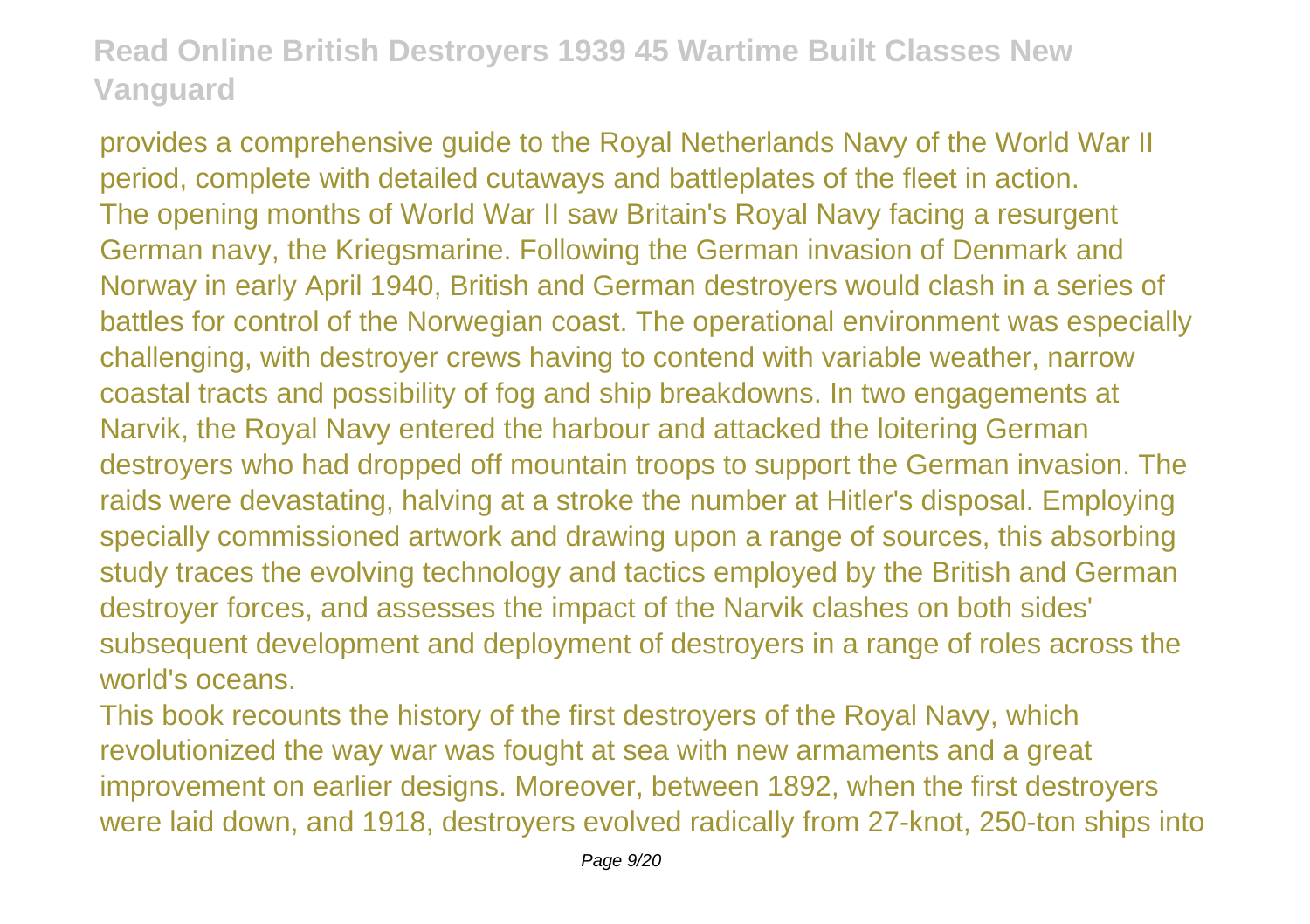35-knot, 1,530-ton ships. All these ships were involved in some form during World War I; the smaller, original destroyers in an auxiliary support role and the newer, larger destroyers at some of the greatest sea battles of the war. This account highlights the role the destroyers played in the North Sea during the crucial battles to control the Heliogoland Bight, as well as the major fleet action at the battle of Jutland in 1916. Complete with a detailed description of the technical evolution of each class of destroyer from the 27-knotters to the Tribal and Marksman classes, Jim Crossley offers a complete overview of the vessels that helped to maintain Britain's naval supremacy. It was headline news on 8 April 1942: One of the Navys most famous destroyers, a ship which survived bombs, torpedoes and full scale battles, has been wrecked. That destroyer was HMS Havock, described in another newspaper as Britains No 2 Destroyer of this war second only in fame and glory to the Cossack.Havock had earned her reputation guarding the convoys across the Atlantic in 1939 and at Narvik in the abortive bid to stave off the German occupation of Norway in 1940. Havock was then transferred to the Mediterranean, fighting at the Battle of Cape Spada in 1940 and in 1941 at the Battle of Matapan and in the evacuations of Greece and Crete.Havocks duties in the Med continued, escorting the convoys to the besieged island of Malta and the equally beleaguered garrison at Tobruk. Then in the Battle of Sirte in 1942 Havock was badly damaged and she limped into Malta for repairs. There she was heavy bombed and when Havock made a bid to reach Gibraltar, she was wrecked off Cape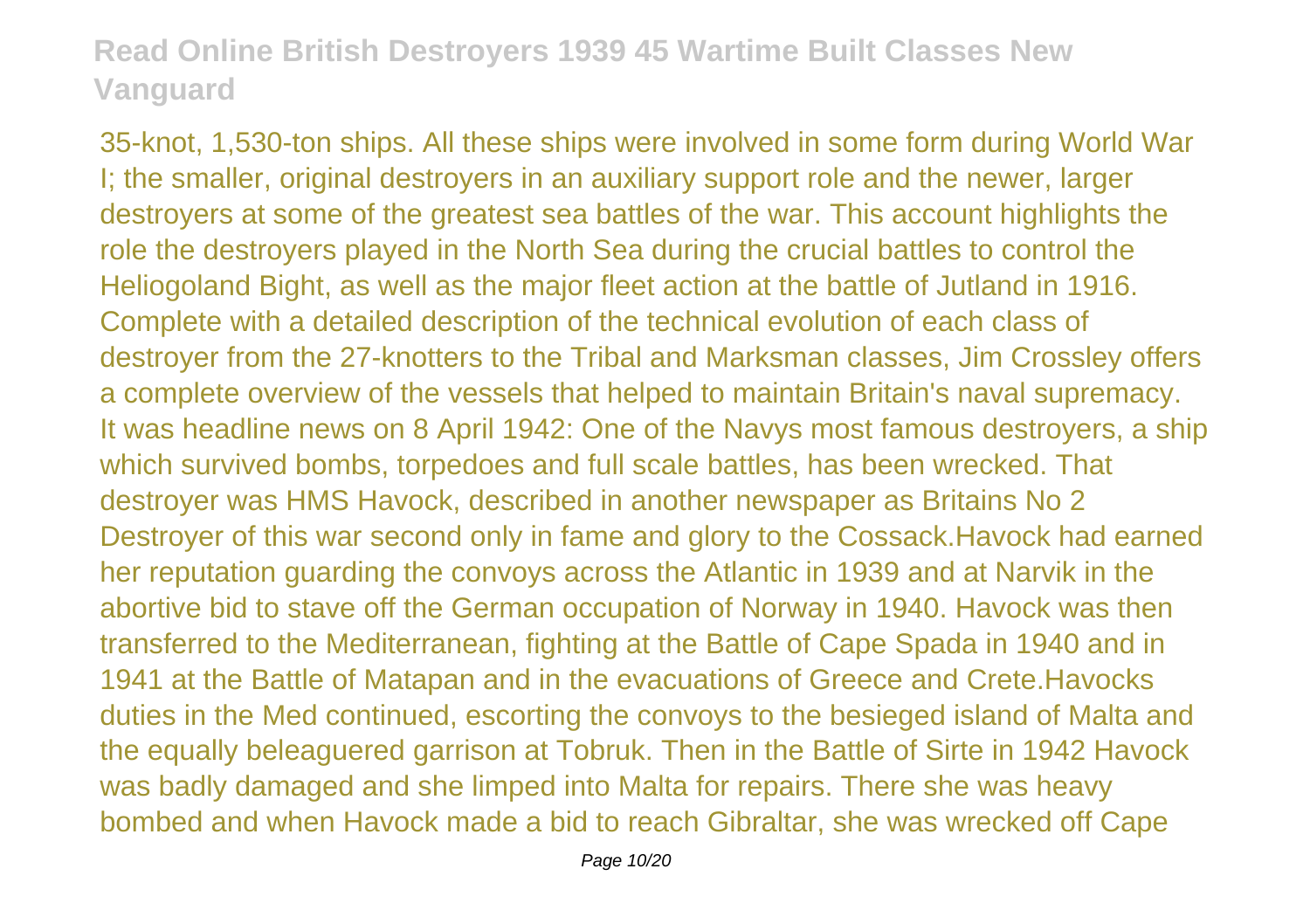Bon. Her crew was captured and imprisoned in the infamous Laghouat internment camp.The authors have tracked down fifty of the surviving crew and from interviews have been able to compile one of the most detailed, and certainly one of the most dramatic, histories of a destroyer during the Second World War. Destroyer at War tells the story of the battles and operations of a famous ship, and its sad destruction, through newspaper reports, official documents, and the words of the men who sailed and fought in HMS Havock as she earned an astonishing eleven battle honors in her brief but glorious career.

In April 1940, British and German destroyers clashed at Narvik, a strategically vital harbor on the Norwegian coast. David Greentree charts both sides' development of destroyer tactics and technologies, the battles themselves and their impact on subsequent naval operations in this absorbing study.

In 1938, the United States abandoned the constraints imposed by the Washington Teaty and began work on a new class of super-battleships. This book covers the design, construction, and employment of the four Iowa-class battleships, the largest in the American fleet. During World War II, they served as guards for the aircraft carriers and their bombardments provided cover for the numerous landings in the Pacific. At the war's end, the Japanese signed their surrender on the decks of an Iowa-class battleship, the USS Missouri. After World War II, the ships continued to serve, providing support during Korea, Vietnam, and even the first Gulf War. This book tells the full story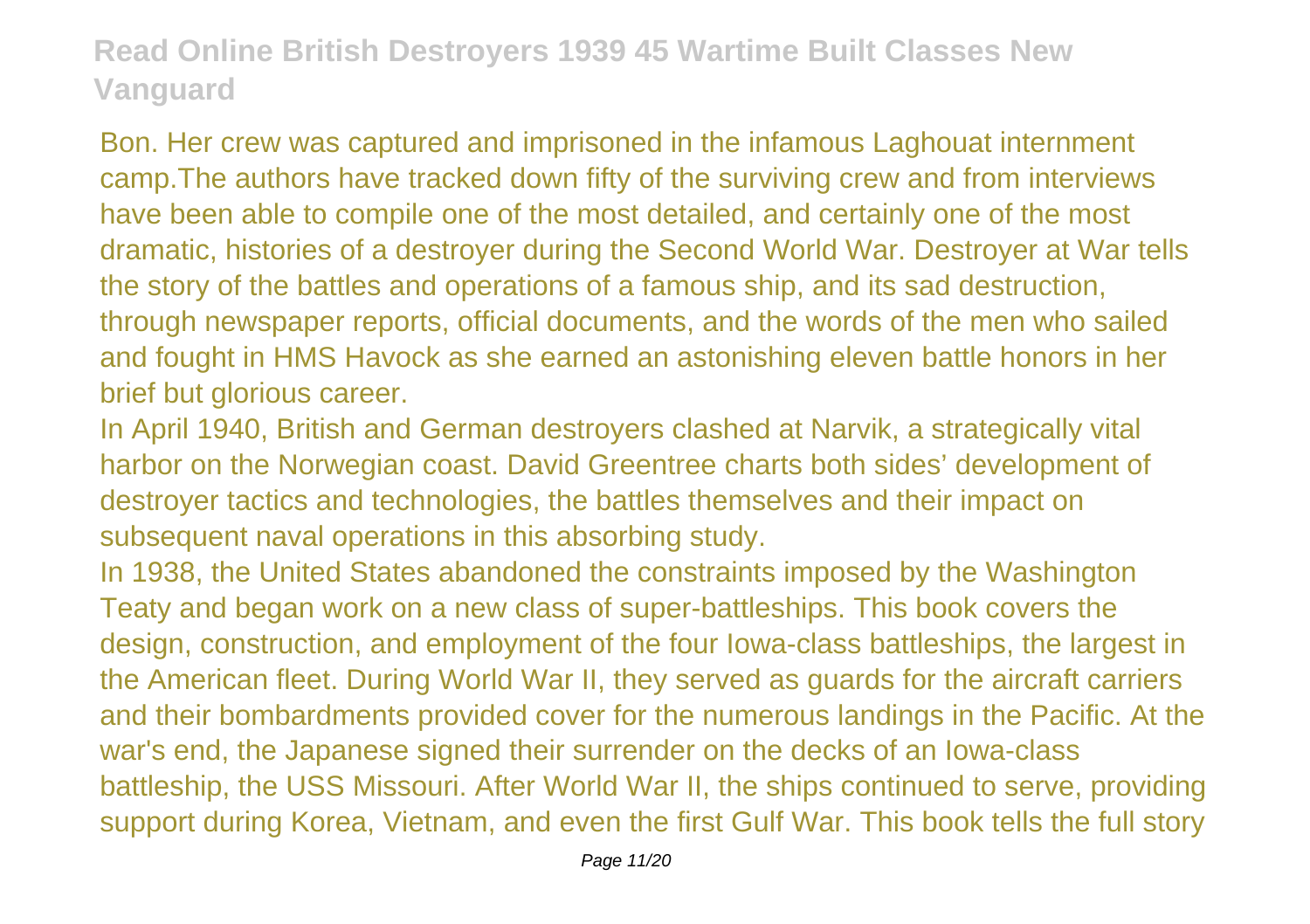#### of the greatest of the American battleships.

US Heavy Cruisers provides a detailed, illustrated look at the wartime and postwar-built heavy cruiser classes of the US Navy of World War II. Fast and heavily armed, the Baltimore class was an evolution of the heavy cruiser designs from before World War II, but without the limitations imposed by the Washington Naval Treaty. Versatile vessels, the heavy cruisers of the Baltimore class, and their successors in the Oregon City and Des Moines classes, commonly acted as carrier escorts throughout World War II, but also performed bombardment duties in support of amphibious landings. Post-World War II, the heavy cruisers continued to see service, chiefly in Korea and Vietnam. Even after the heyday of the heavy cruiser had passed, the ships continued to serve - several were converted into the earliest examples of guided missile cruisers, and established an enduring legacy in the US Navy.

As the possibility of war loomed in the 1930s, the British Admiralty looked to update their fleet of destroyers to compete with the new ships being built by Germany and Japan, resulting in the commissioning of the powerful Tribal-class. These were followed by the designing of the first of several slightly smaller ships, which carried fewer guns than the Tribals, but were armed with a greatly enlarged suite of torpedoes. The first of these, the 'J/K/M class' was followed by a Page 12/20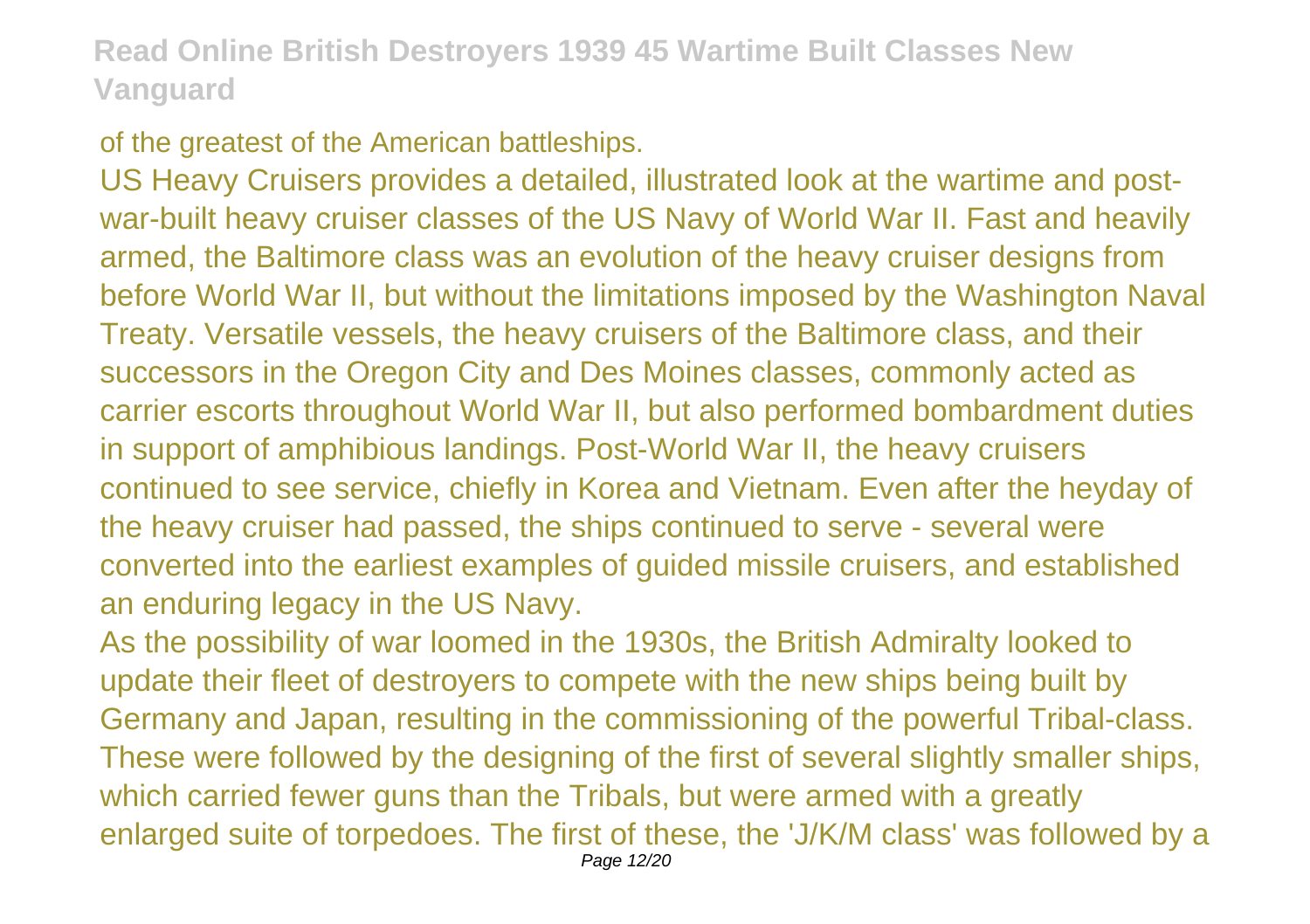number of wartime variants, with slight changes to their weaponry to suit different wartime roles. Designed to combat enemy surface warships, aircraft and Uboats, the British built these destroyers to face off against anything the enemy could throw at them. Using a collection of contemporary photographs and beautiful colour artwork, this is a fascinating new study of the ships that formed the backbone of the Royal Navy during World War II.

The idea of a heavy cruiser emerged in the aftermath of World War I, and was closely linked to the limits set by the inter-war Washington Naval Treaty. The pre-World War I concept of armoured cruisers had been abandoned, but in their stead the Admiralty saw a place for powerful cruisers, able to patrol the sea lanes of the British Empire, and which were well-armed enough that they could destroy enemy commerce cruisers. The result was a group of British warships, known as the 'Washington Treaty Cruisers', that did everything the Admiralty wanted, but which conformed to the limits imposed by the treaty. These impressive cruisers were high-sided, spacious and stately – perfect peacetime ambassadors for British power. In war they also packed a considerable punch. During World War II the Royal Navy's thirteen heavy cruisers saw service in every theatre of the war, whether facing the Bismarck in the North Atlantic or enduring kamikaze attacks in the Pacific.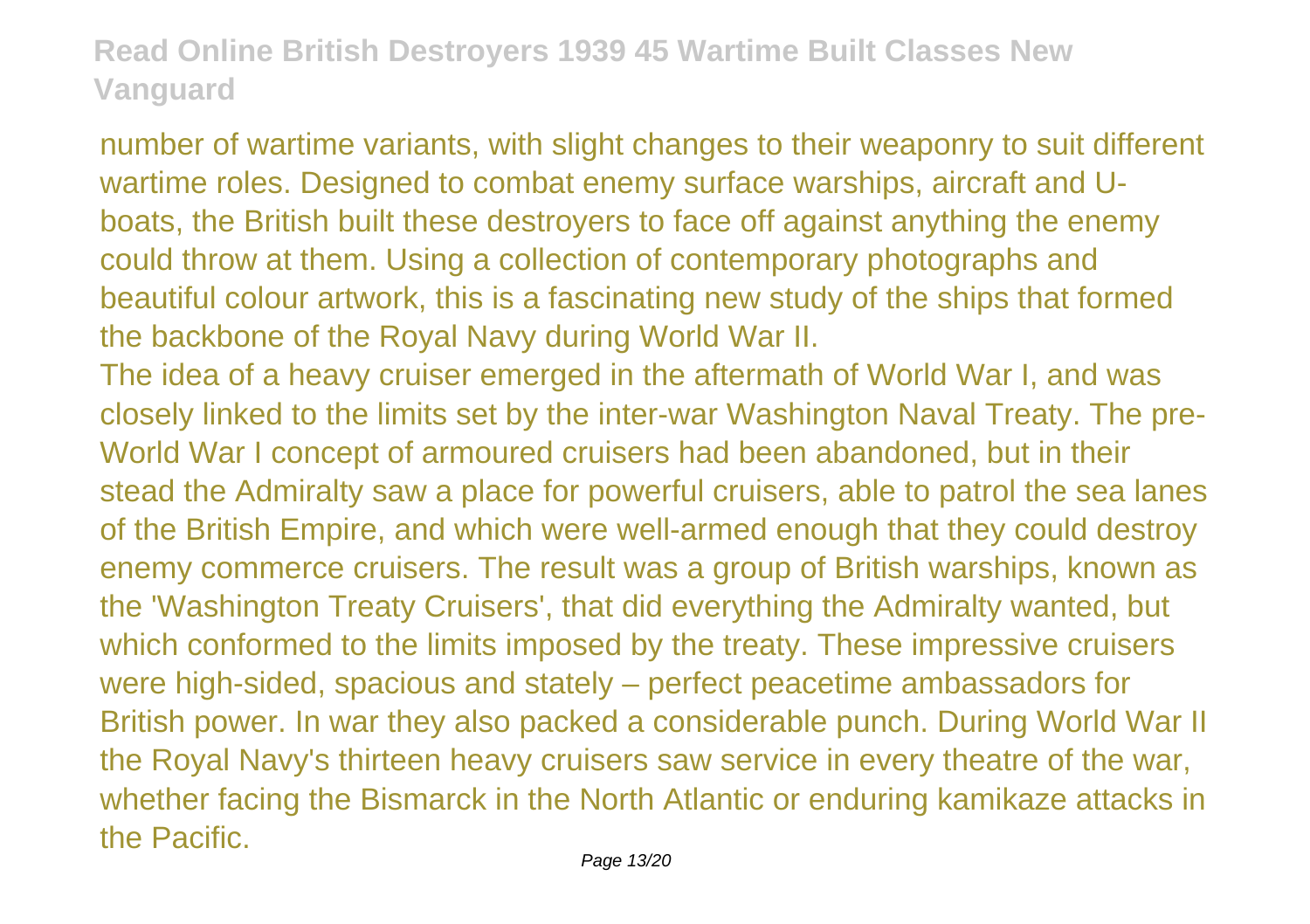During the Pacific War the most successful component of the Imperial Japanese Fleet was its destroyer force. These ships were larger and, in most cases, betterequipped than their Allied counterparts. Armed with a powerful, long-ranged torpedo, these ships proved formidable opponents. Initially, they were instrumental in an unbroken string of Japanese victories, but it was not until the Guadalcanal campaign that these ships fully demonstrated their power. In a series of daring night actions, they devastated Allied task forces with their deadly torpedoes. This volume details the history, weapons and tactics of the Japanese destroyers built just before and throughout the war, including the famous Kagero and Yugumo classes, the experimental destroyer Shimakaze that boasted a top speed of almost 40 knots and 15 torpedo tubes, and the Matsu class that represented the Japanese equivalent to an Allied destroyer escort. These ships were designed to be built quickly and cheaply, but proved to be very tough in combat.

The Royal Navy entered World War II with a large but eclectic fleet of destroyers. Some of these were veterans of World War I, fit only for escort duties. Most though, had been built during the inter-war period, and were regarded as both reliable and versatile. Danger though lurked across the seas as new destroyers being built in Germany, Italy and Japan were larger and better armoured. So, Page 14/20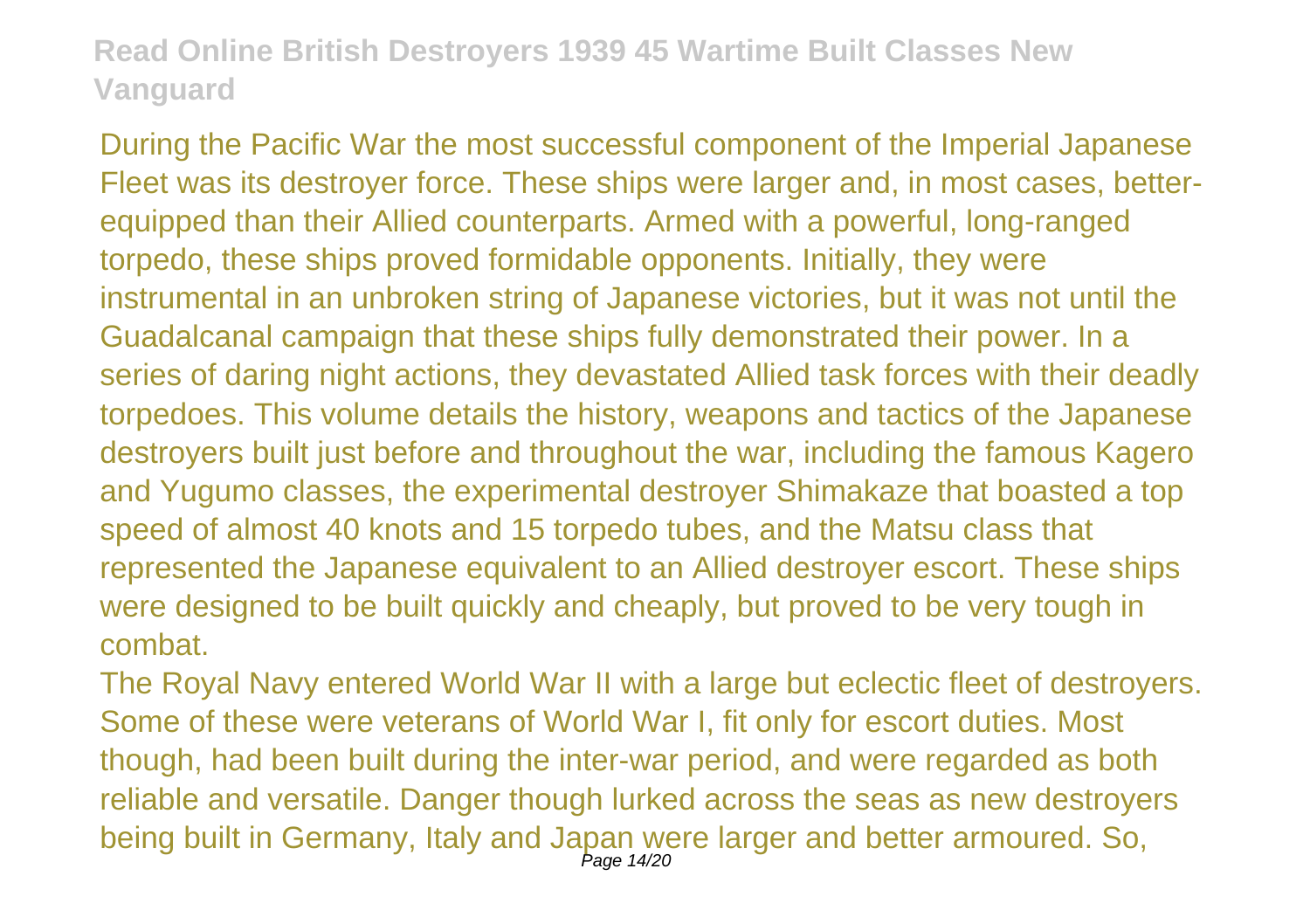until the new, larger Tribal-class destroyers could enter service, these vessels would have to hold the line. Used mainly to hunt submarines, protect convoys from aerial attack, and take out other destroyers, these ships served across the globe during the war. This fully illustrated study is the first in a two-part series on the real workhorses of the wartime Royal Navy, focusing on how these ageing ships took on the formidable navies of the Axis powers.

This volume details the design, construction, and operation of the first six of the ten US fast battleships, two of the North Carolina class and four of the South Dakota class. These six battleships were all authorized in 1936 and were the first vessels built in the US since 1923. Consequently, these ships benefitted from enormous technological leaps, with improvements in ship design, power, armor, armament and the single most important improvement the use of radar guided fire control helping to change the course of the war in the Pacific. Packed with first-hand accounts, battle reports, and specially created artwork this book tells the story of these war-winning vessels.

At the end of World War II, the Director of Naval Construction set the various design teams within his department the task of recording their wartime efforts, in an attempt to benefit from the experiences of the War while memories were still fresh. Chapters were commissioned on all the types, from the largest fleet Page 15/20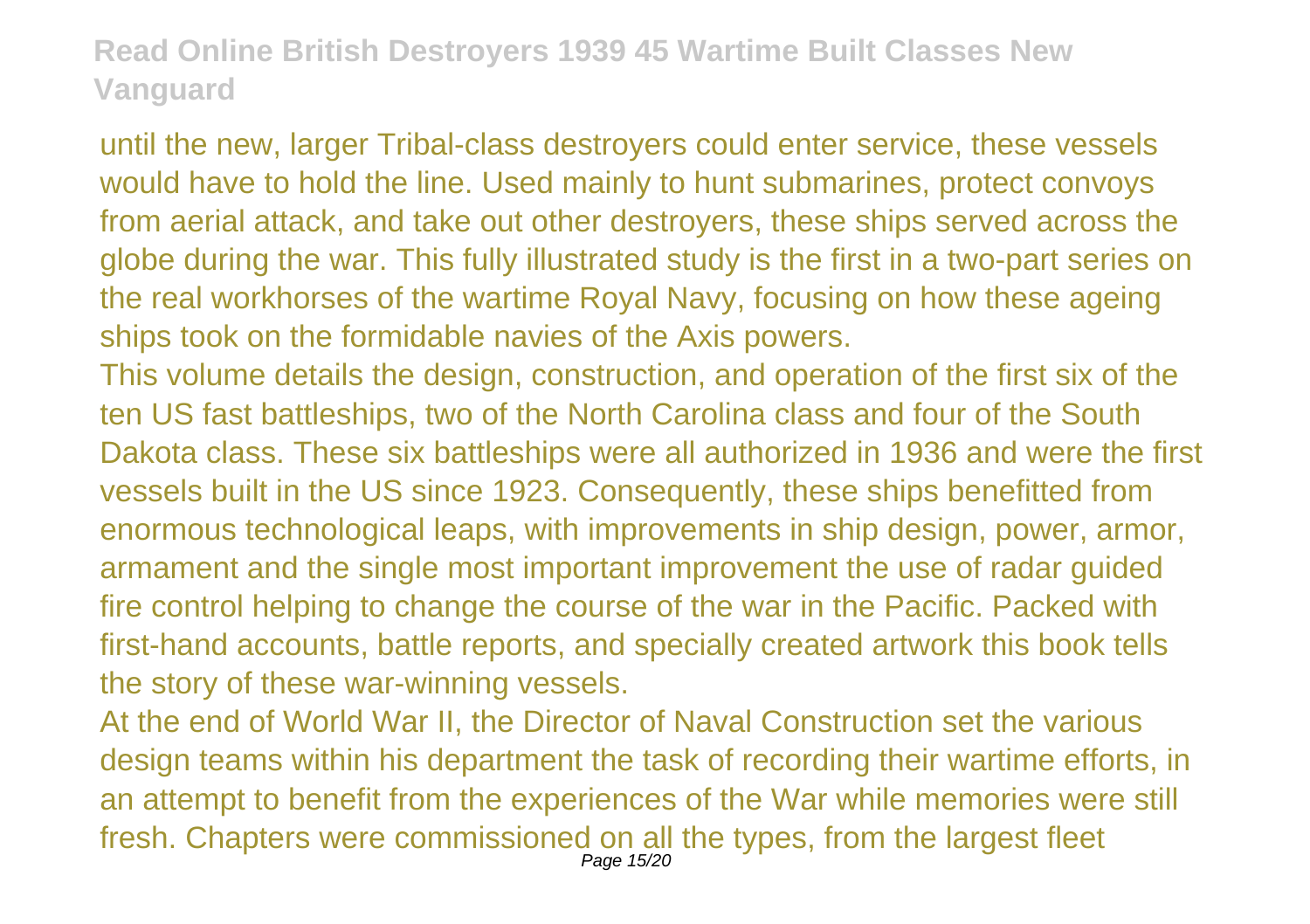carriers to the humblest tugs and tankers. These relatively short summaries set out all the principal achievements, distilled the essential lessons of combat and pointed the way towards postwar improvements.

Cruisers became Britain's essential vessel for protecting battleships, carriers, and convoys versus Japanese, Italian, and Nazi German commerce raiders, submarines, aircraft, and destroyers. The light cruiser was a natural development of the sailing frigate - a fast multi-purpose warship that could patrol the sea lanes, protect convoys and scout for enemy battle fleets. By the inter-war period the need for this type of ship was even more important, given the increasing need for protection from aircraft, and the need to screen the fleet from submarines or destroyers. During the 1930's a new group of British light cruisers were commissioned, designed to replace an earlier generation of warships designed during the Great War. These new ships were sleek, fast, and relied on the 6-inch gun - a tried and tested weapon that combined hitting power with a high rate of fire. A second generation of light cruisers followed during the late 1930's, armed with twelve 6-inch guns apiece. One of these - HMS Belfast - is still afloat today. Finally the threat posed by German aircraft led to the conversion of some older warships into anti-aircraft cruisers - a stopgap measure until a new class of these powerful and much-needed warships entered service. By this time wartime Page 16/20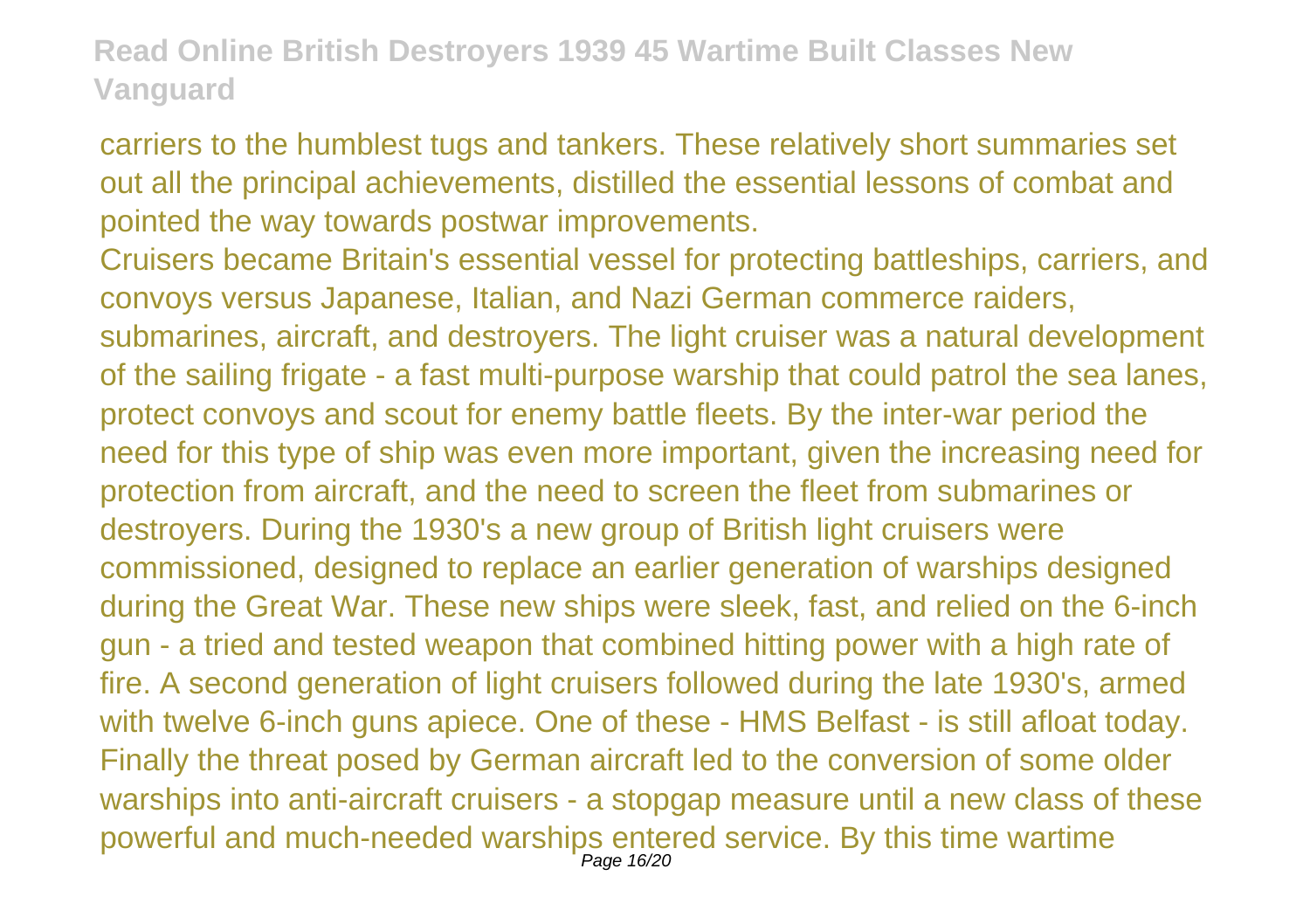experience had shown that the British light cruiser was one of the most versatile types of ship in the Royal Navy, able to protect other warships, bombard enemy shores, guard life-saving convoys and intercept and destroy enemy warships. These were truly the workhorses of the wartime Royal Navy. While the battleships and carriers grabbed the headlines, these sleek, elegant warships quietly got on with the job of securing control of the seas. The Soviet Navy that faced the German onslaught in 1941 boasted a mixture of

modern warships, often built with foreign technical assistance, and antiquated warships from the Tsarist era that were modernised for the conflict. Some Soviet naval vessels saw limited involvement in the war against Finland in 1939–1940, but the main action occurred after the German invasion, when these destroyers escorted convoys, fought battles against other destroyers and the deadly threat posed by attacking aircraft, and provided fire support for Soviet troops. From the Gnevny class of the pre-war period to the specialist destroyer leaders of the Leningrad class and the unique Tashkent, Soviet Destroyers of World War II is a detailed guide to the often forgotten destroyers of the Soviet Navy . The light cruiser was a natural development of the sailing frigate – a fast multipurpose warship that could patrol the sea lanes, protect convoys and scout for enemy battle fleets. By the inter-war period the need for this type of ship was Page 17/20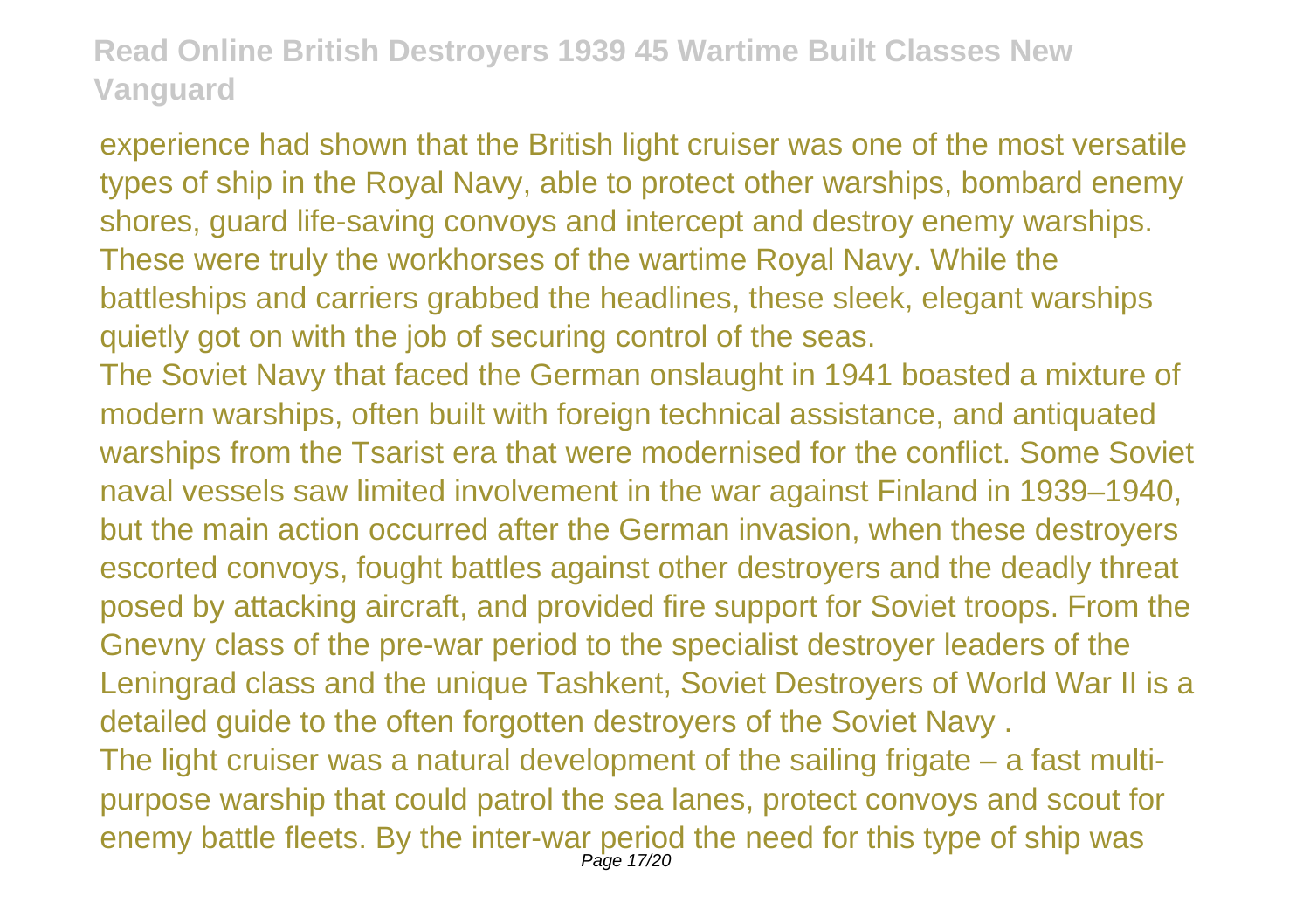even more important, given the increasing need for protection from aircraft, and the need to screen the fleet from submarines or destroyers. Wartime experience had shown that the British light cruiser was one of the most versatile types of ship in the Royal Navy, able to protect other warships, bombard enemy shores, guard life-saving convoys and intercept and destroy enemy warships. These were truly the workhorses of the wartime Royal Navy. While the battleships and carriers grabbed the headlines, these sleek, elegant warships quietly got on with the job of securing control of the seas.

With the outbreak of World War II, Britain's Royal Navy was at the forefront of her defence with her fleet of battleships as her main striking force. However, ten battleships of this fleet were already over 20 years old, venerable veterans of the first world conflict. As such, in the 1930s two new classes were commissioned modern battleships which were designed to replace the ageing battle fleet although only one would see active service. Together with the older battleships, which were increasingly modified in the decade preceding the war and during the conflict itself, these vessels held their own against their German and Italian counterparts. This title offers a comprehensive review of the seven battleships of the Nelson and King George V classes from their initial commissioning to their peacetime modifications and wartime service. Detailed descriptions of the main Page 18/20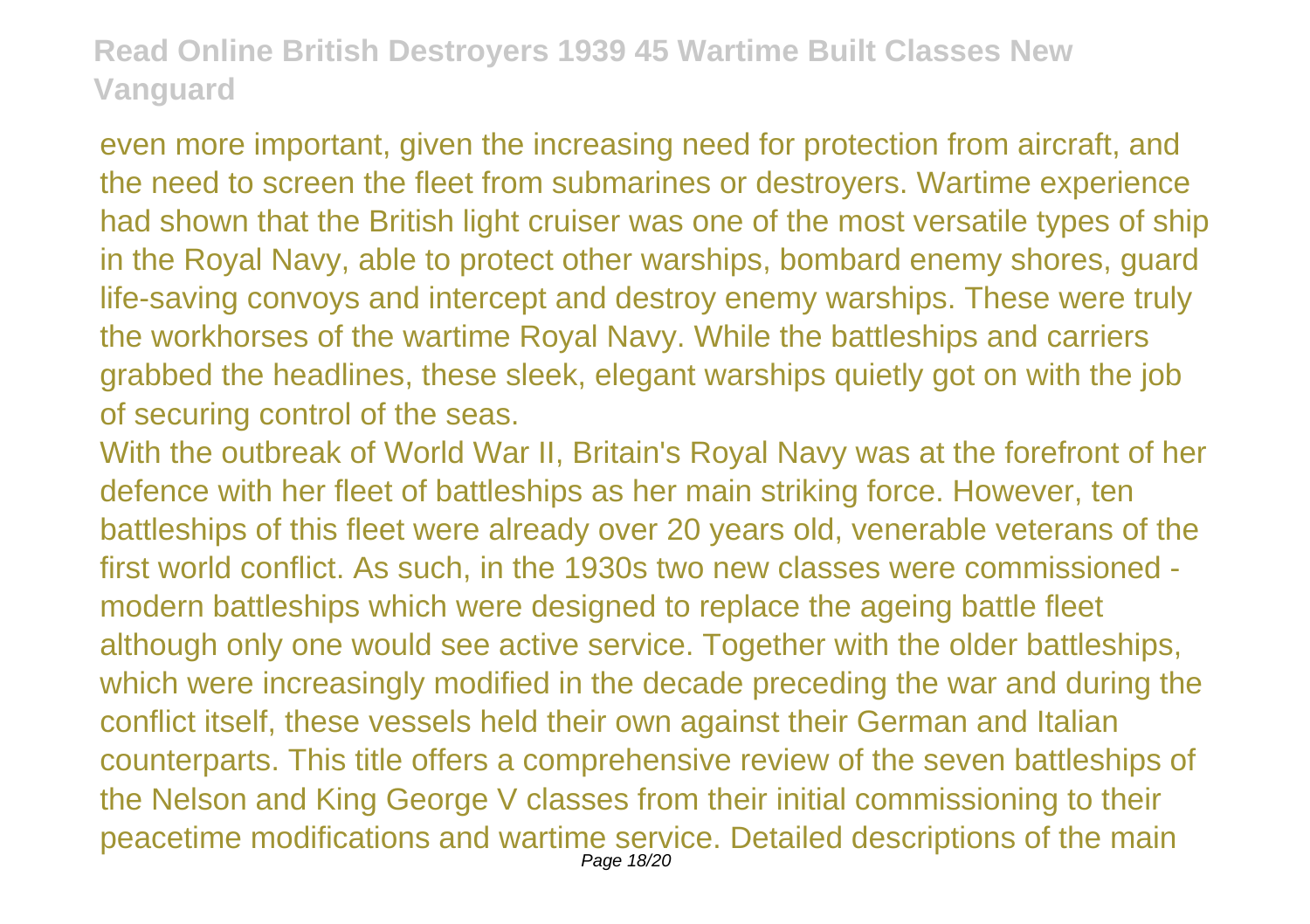armament of each ship will offer further analysis of individual battleship's effectiveness, discussing how the guns were manned when engaging with the enemy. Moreover, with specially commissioned artwork and a dramatic re-telling of key battleship battles, this book will highlight what it was like on board for the sailors who risked their lives on the high seas. Describing HMS Rodney battling against the Bismarck, the might of the Kriegsmarine, the author details how the British battleship closed in on her German adversary at such close range that the spotters could follow the shells onto the target, arguing that although the aircraft carrier would eventually dominate later naval conflicts, it was the battleship that performed an invaluable service throughout countless engagements. The German destroyer fleet of World War II consisted of nine classes: the Diether Von Roeder Class, the Leberecht Maas Class and the wartime classes Z23, Z35, Z37, Z40, Z43, Z46 and Z52. These vessels, though fewer in number than the British destroyer fleet, tended to be much bigger and more powerful than their allied counterparts. They served their country well in operations in the Channel, North Sea, the Far North and in the rescue of civilians from East Prussia during the final days of the war. This title describes their design, development and operational use from the fjords of Narvik to the final days of the war. HMS Faulknor was an F Class destroyer, built as a 'leader' or command ship, of Page 19/20